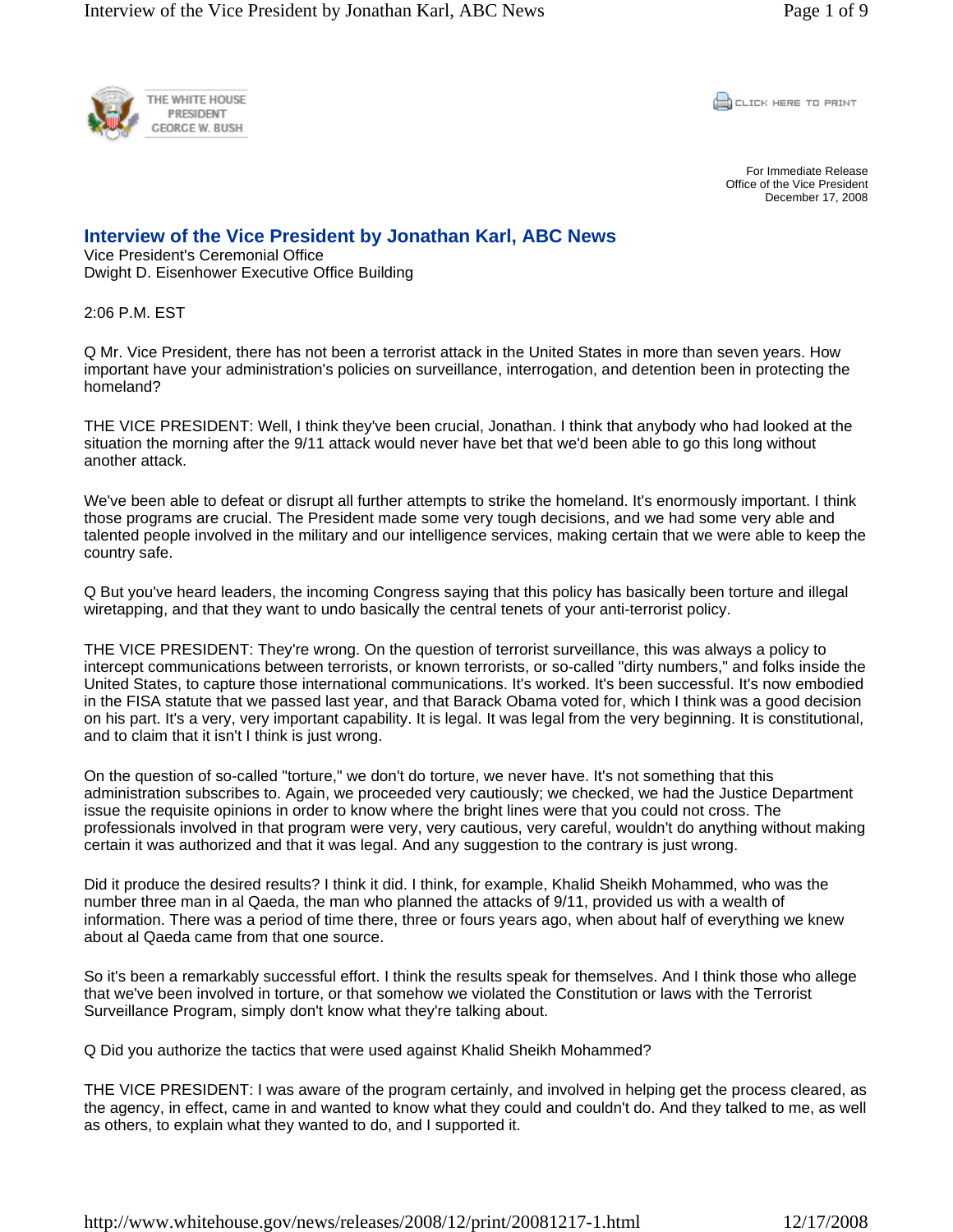Q In hindsight, do you think any of those tactics that were used against Khalid Sheikh Mohammed and others went too far?

THE VICE PRESIDENT: I don't.

Q And what is your advice to President-Elect Obama, then, on this? Because he's been quite critical -- I mean, he might have supported FISA, but President-Elect Obama has been very critical of the counterterrorism policies in this administration.

THE VICE PRESIDENT: Well, the counterterrorism policy is designed to defeat the terrorist. It turns on intelligence. You can't do anything without collecting first-rate intelligence, and that's what these programs are all about. I would argue that for the new administration, how they deal with these issues are going to be very important, because it's going to have a direct impact on whether or not they retain the tools that have been so essential in defending the nation for the last seven and a half years, or whether they give them up.

I think it's vital that they sit down and -- which I believe they're doing -- and look at the specific threat that's out there to understand these programs and how they operate, and see the extent to which we were very cautious in terms of how we put them together -- and then make a decision based on that with respect to whether or not they're going to continue. They shouldn't just fall back on campaign rhetoric to make these very fundamental decisions about the safety of the nation.

Q And what if he does fall back on campaign rhetoric and rolls back those policies -- what's the danger?

THE VICE PRESIDENT: Well, I think that would be -- I think that would be very unfortunate.

Q And on KSM, one of those tactics, of course, widely reported was waterboarding, and that seems to be a tactic we no longer use. Even that you think was appropriate?

THE VICE PRESIDENT: I do.

Q More than two years ago, President Bush said that he was -- wanted to close down Guantanamo Bay. Why has that not happened?

THE VICE PRESIDENT: It's very hard to do. Guantanamo has been the repository, if you will, of hundreds of terrorists, or suspected terrorists, that we've captured since 9/11. They -- many of them, hundreds, have been released back to their home countries. What we have left is the hardcore. Their cases are reviewed on an annual basis to see whether or not they're still a threat, whether or not they're still intelligence value in terms of continuing to hold them. But -- and we're down now to some 200 being held at Guantanamo. But that includes the core group, the really high-value targets like Khalid Sheikh Mohammed.

Now, the question, if you're going to close Guantanamo, what are you going to do with those prisoners? One suggestion is, well, we'll bring them to the United State s. Well, I don't know very many congressmen, for example, who are eager to have 200 al Qaeda terrorists deposited in their district.

It's a complex and difficult problem. If you bring them onshore into the United States, they automatically acquire certain legal rights and responsibilities that the government would then have, that they don't as long as they're at Guantanamo. And that's an important consideration.

These are not American citizens. They are not subject, nor do they have the same rights that an American citizen does vis-à-vis the government. But they are well treated. They also have the opportunity, and the process has just started now to be heard before a military commission with a judgment, fair and honest judgment made about their guilt or innocence, to be represented by counsel provided through that process.

So they -- I don't know any other nation in the world that would do what we've done in terms of taking care of people who are avowed enemies, and many of whom still swear up and down that their only objective is to kill more Americans.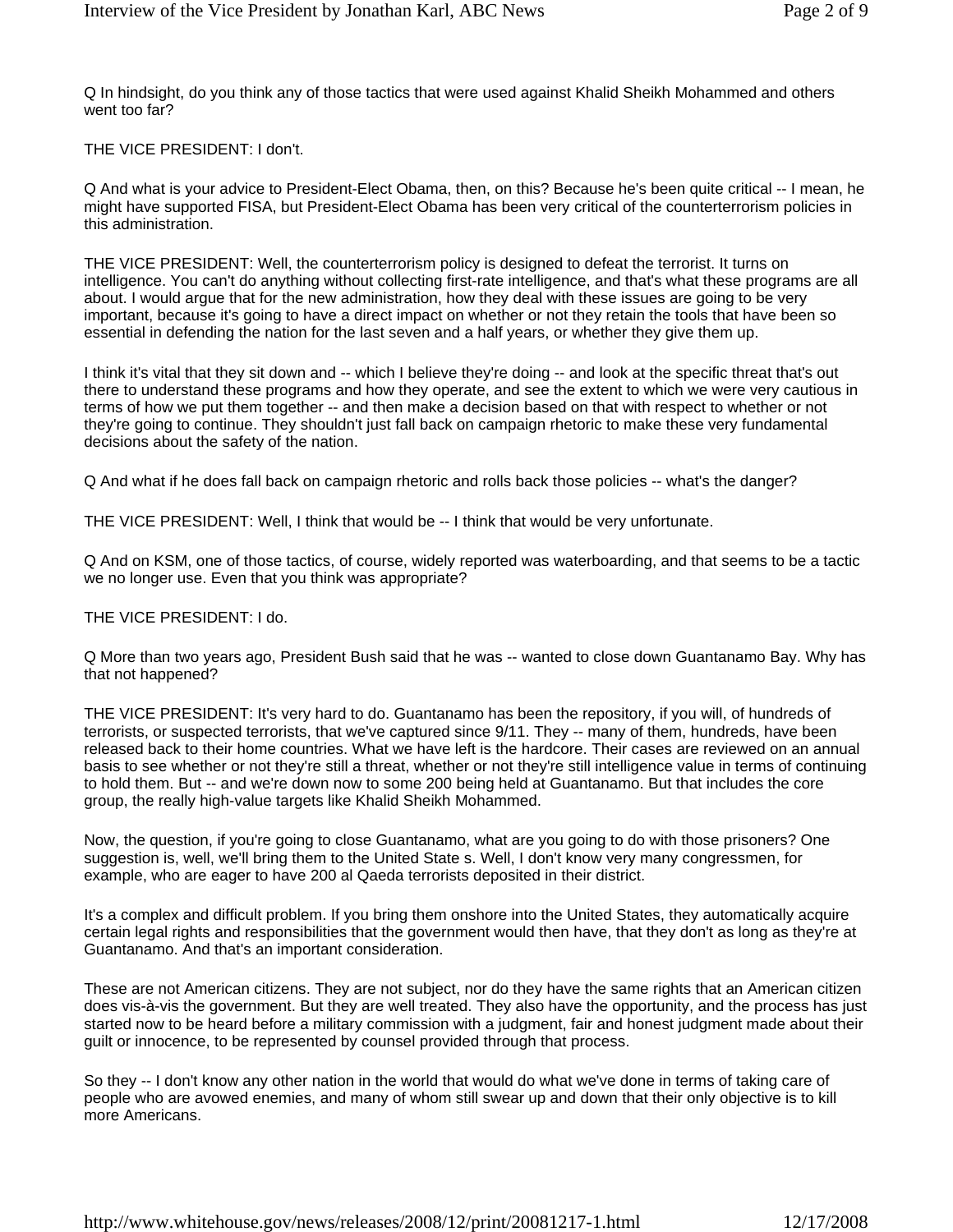Q So when do you think we'll be at a point where Guantanamo could be responsibly shut down?

THE VICE PRESIDENT: Well, I think that would come with the end of the war on terror.

Q When's that going to be?

THE VICE PRESIDENT: Well, nobody knows. Nobody can specify that. Now, in previous wars, we've always exercised the right to capture the enemy and then hold them until the end of the conflict. That's what we did in World War II with thousands, hundreds of thousands of German prisoners. The same basic principle ought to apply here in terms of our right to capture the enemy and hold them.

As I say, the other option is to turn them over to somebody else. A lot of them nobody wants. I mean, there's a great resistance sometimes in the home countries to taking these people back into their own territory.

And it's not a law -- it's not a traditional law enforcement problem. One of the things that happened on 9/11 was we went from thinking about a terrorist attack as a law enforcement problem where you prosecute an individual, to rather it being a strategic threat to the United States where we need to use all of our capabilities to be able to defeat the enemy.

And these folks are, in fact, unlawful combatants, adversaries of the United States, members of al Qaeda. And I think that's true for most of them there. And I say, there's a regular annual review of each of their cases to make certain that we're still justified in holding them, and if not, to send them back to their home country if they'll have them.

Q But basically it sounds like you're talking about Guantanamo being -- it sounds like you're saying Guantanamo Bay will be open indefinitely.

THE VICE PRESIDENT: Well, a lot of people, including the President, have expressed the view that they'd like to close Guantanamo. I think everybody can say we wish there were no necessity for Guantanamo. But you have to be able to answer these other questions before you can do that responsibly, and that includes what are you going to do with the prisoners held in Guantanamo? And nobody yet has solved that problem.

Q What's the danger in doing this too soon, to make this symbolic gesture to shut the place down?

THE VICE PRESIDENT: Well, if you release people that shouldn't have been released, and that's happened in some cases already, you end up with them back on the battlefield. We've had, as I recall now -- and these are rough numbers, I'd want to check it -- but, say, approximately 30 of these folks who've been held in Guantanamo, been released, and ended up back on the battlefield again, and we've encountered them a second time around. They've either been killed or captured in further conflicts with our forces.

Q I don't know if you saw, but on Sunday, John McCain said that the national security team that has been established by President-Elect Obama -- Clinton, James Jones, Robert Gates -- that this is a team that he could have assembled. How do you assess this incoming team?

THE VICE PRESIDENT: Well, I must say I think it's a pretty good team. I'm not close to Barack Obama, obviously, nor am I -- do I identify with him politically. He's a liberal, I'm a conservative. But I think the idea of keeping Gates at Defense is excellent. I think Jim Jones will be very, very effective as the National Security Advisor. And while I would not have hired Senator Clinton, I think she's tough, she's smart, she works very hard, and she may turn out to be just what President Obama needs.

Q Should he keep the intelligence chiefs, as well?

THE VICE PRESIDENT: I don't want to get into the business of encouraging them on one course or another -- it could be the kiss of death. He's already made his judgments about Jones and Gates, and as I say, I think they're both very talented people and they'll do well. For me to get into the business of commenting on individuals where decisions have not yet been made, frankly, I think that would not be fair to them and that process.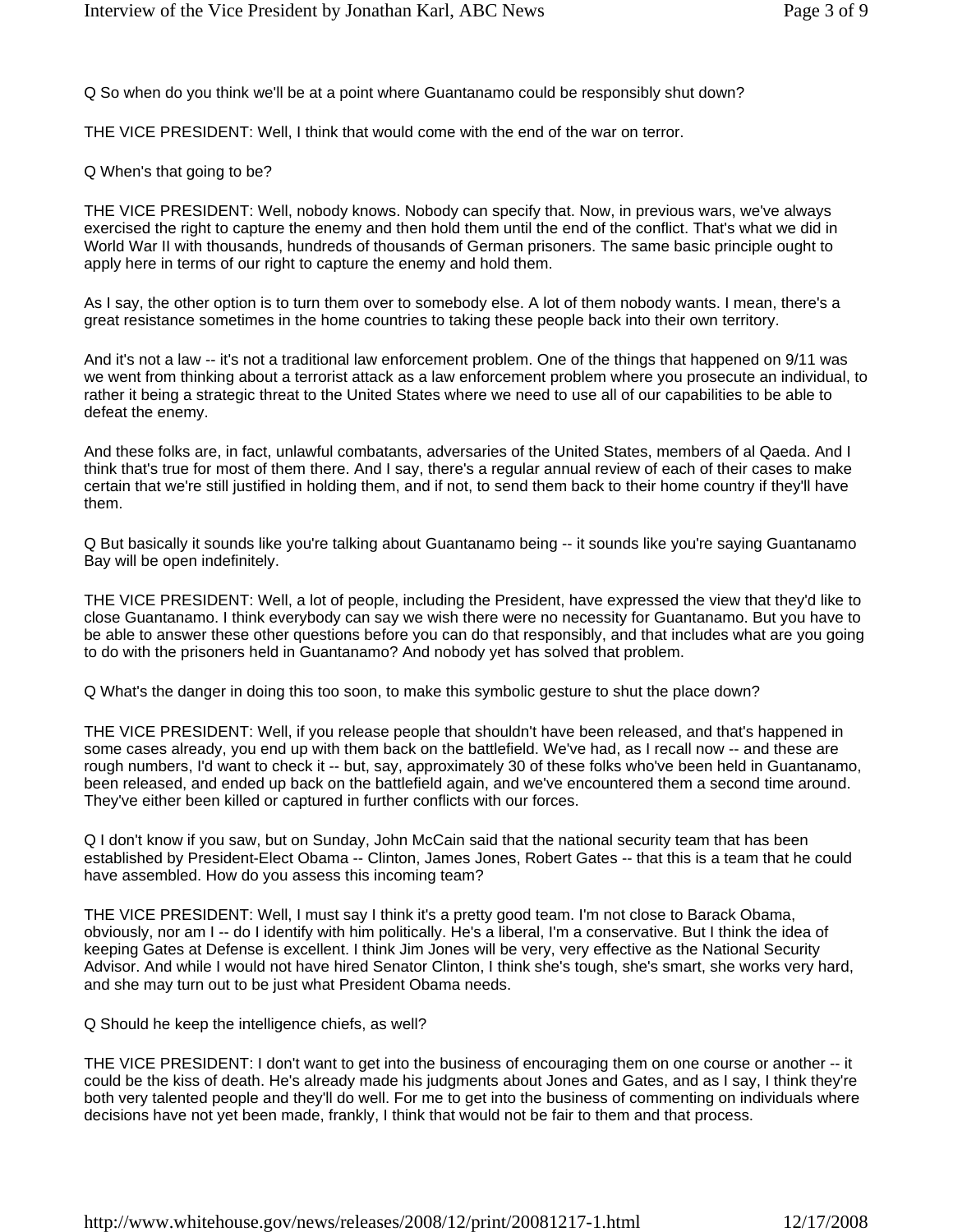Q So it was reported that when you went up to lunch with the Republicans shortly before the auto bailout vote, that you said that if the auto companies go down it will be "Hoover time." Do you believe that to be true?

THE VICE PRESIDENT: Well, that's not quite what I said. This was a report that came out of a meeting where we did discuss the subject. What I said basically was that the crisis in the auto industry could not have come at a worse time, because we're in the midst of major financial crisis, we're on the downside of what may be the worst recession since the end of World War II, and we're in the middle of a presidential transition from the Bush to the Obama administration; and that under those circumstances, for the automobile industry to be allowed to collapse, or at least the American portion of it, I thought would be extremely unfortunate, and that we needed to do everything we could to try to prevent that. That's sort of the basic picture I made. I did make a reference to Herbert Hoover, but I can't recall the exact words for it.

Q But if the government doesn't act to save these companies, or give them a lifeline, do we risk -- headed to "Hoover time"?

THE VICE PRESIDENT: Well, I -- not so much in terms of the time, but I would be concerned if, under these circumstances, we did not, as an administration -- and we're still -- have major responsibilities for another month - if we didn't do everything we could to avoid those consequences, and that it would have a lasting impact, if you will, on how we're perceived.

Q What do you think when you hear the Democrats talk about a stimulus plan of a trillion dollars?

THE VICE PRESIDENT: Well, it depends on what goes into it. I'm not sure it's needed or necessary. It's not clear to me that it would have any short-term effect. That doesn't mean there aren't things that could be done on some of these longer-term projects, but I think caution is in order here. And to date, I have not seen the proposals, I haven't seen the arguments for why this is appropriate, or why it would be good economic policy at this time.

We clearly are involved now in a recession; we see that around us every day. But I think part of that is a fallout from the financial crisis we had earlier this year. And it's a global problem. It's not just the United States that's affected here. This is really both -- whether we talk about the recession, or we talk about the financial problems, these are global issues that are going to affect everybody worldwide. And it seems to me you cannot sort of treat this just as an isolated problem inside the United States, as has often been the case in the past with our recessions. This is one that's going to occur on a global basis.

Q You've been called the most powerful Vice President in history. Help me understand how a guy that didn't even seek this job out managed to do that.

THE VICE PRESIDENT: Well, whatever I've been able to do as Vice President, it's been because that's what the President wanted me to do. And I have enjoyed very much my time as Vice President. It's been a tremendous experience. It's not anything I sought, as you mentioned. The President asked me to take it on, and I agreed to do it. And I think it was exactly the right decision from my standpoint.

In terms of how I'm viewed as a powerful Vice President, or an influential Vice President, I think that's something that we'll have to leave to the historians. There are a lot of people out there with opinions, and I'll let somebody else sort them out.

Q What do you say to those that say you've changed? I mean, you've seen -- Brent Scowcroft says, "I don't know Dick Cheney anymore." I mean, really he's known you as long as just about anybody in this town. What do you say to that?

THE VICE PRESIDENT: Well, I -- the way I think of it is -- in terms of whether or not I've changed, I think a prime motivation for me in much of what I've done was 9/11. And being here on 9/11, going through that experience, and reaching the conclusion that somebody said the other day, that I said at that point, that's not going to happen again on my watch. And we've done everything we could -- the President has, I have, a lot of the people that we work with -- to make certain that didn't happen. And we've succeeded.

But when you contemplate a 9/11 with terrorists, instead of being armed with the box cutters and airline tickets,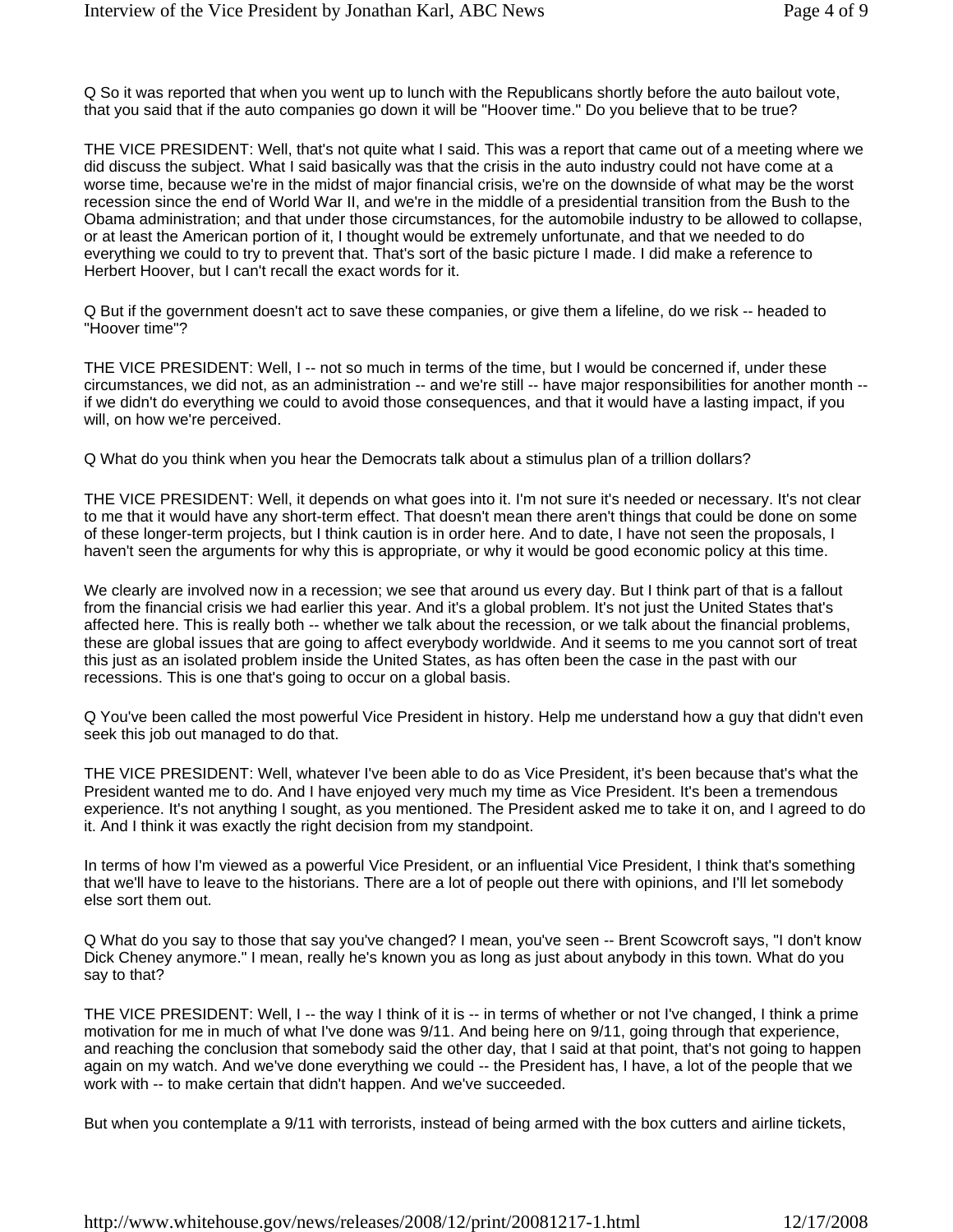equipped with a nuclear weapon, or a biological agent of some kind in the middle of one of our cities, you think about the consequences of that. And I think we're justified in taking bold action; I think it's incumbent upon us to take bold action and make certain that never happens. And as I say, we've been successful for seven and a half years now.

And have I changed? Well, not in the sense that I've gone through some fundamental psychological transition here. But I have been, since that day, focused very much upon what we needed to do to defend the nation. And I think the policies we've recommended, the programs that we've undertaken, have been good programs. I think those have been sound decisions. And if that's what they mean by saying I changed, I'm guilty.

Q What did you think when you saw that shoe flying at the President?

THE VICE PRESIDENT: I thought the President handled it rather well. He had some good moves, the way he ducked and avoided the shoe. And then what was his response -- that it was a size 10. I guess he could see that as it went by. No, I think it was an incident where an Iraqi reporter threw shoes at the President -- I don't attribute any special significance to it.

Q But when you were told during another interview that the America public was overwhelmingly against the war, you said, "So?" Do you regret saying that? Would you take that back?

THE VICE PRESIDENT: No. And, in fact, what I did was the person that made the statement didn't ask a question; then after they'd made a statement, I said, "So?" -- you know, expecting a question. And I didn't get a question. And they took "so," to mean that I didn't have any concern for public opinion. I do. But I don't think, and the point I made then, is that we could not have done what we've done if we'd been reading the polls.

If we'd responded to the polls, I think the world would look very different today than it does. I think Saddam Hussein would still be in power. I think the progress that we've made in liberating 50 million people in Iraq and Afghanistan might well have not happened. You can't base public policy, or tough decisions in a presidency simply on what's happening in the polls. They change from week to week. You can take two polls on exactly the same day and get totally different results. It's just a bad way to make policy. And we didn't do that.

What we did was what we thought was right for the country. We stood once for reelection, and were reelected. And we've continued to pursue those policies throughout our time in office. Our objective has not been to see how high we could get our poll numbers by the time we left office; our objective has been to do other things such as defend the nation, pursue a successful counterinsurgency program, to prevail in Iraq and Afghanistan, to reform the education system, add prescription drug benefits to Medicare, cut taxes -- those are all things that I think we've succeeded on. They were not all popular. And especially what we did in the national security area I think has been controversial. But it was the right thing to do, and the President and I were elected to make decisions, not to read polls.

Q President Bush recently said that his greatest regret was that the intelligence was wrong on weapons of mass destruction. Was that your biggest regret?

THE VICE PRESIDENT: No, I wouldn't -- I understand why he says that; I certainly share the frustration that the intelligence report on Iraq WMD generated. But in terms of the intelligence itself, I tend to look at the entire community and what they've done over the course of the last several years.

Intelligence -- it's not a science, it's an art form, in many respects, and you don't always get it right. I think I would -- while I would mention that as a major failure of the intelligence community -- it clearly was; on the other hand, we've had other successes and failures. I think the run-up to 9/11, where we missed that attack, was a failure. On the other hand, we've had great success since 9/11 in terms of what the intelligence community has contributed overall to the defense of the nation, to defeating al Qaeda, to making it possible for us to do very serious damage to our enemies.

Q You probably saw -- Karl Rove last week said that if the intelligence had been correct, we probably would not have gone to war.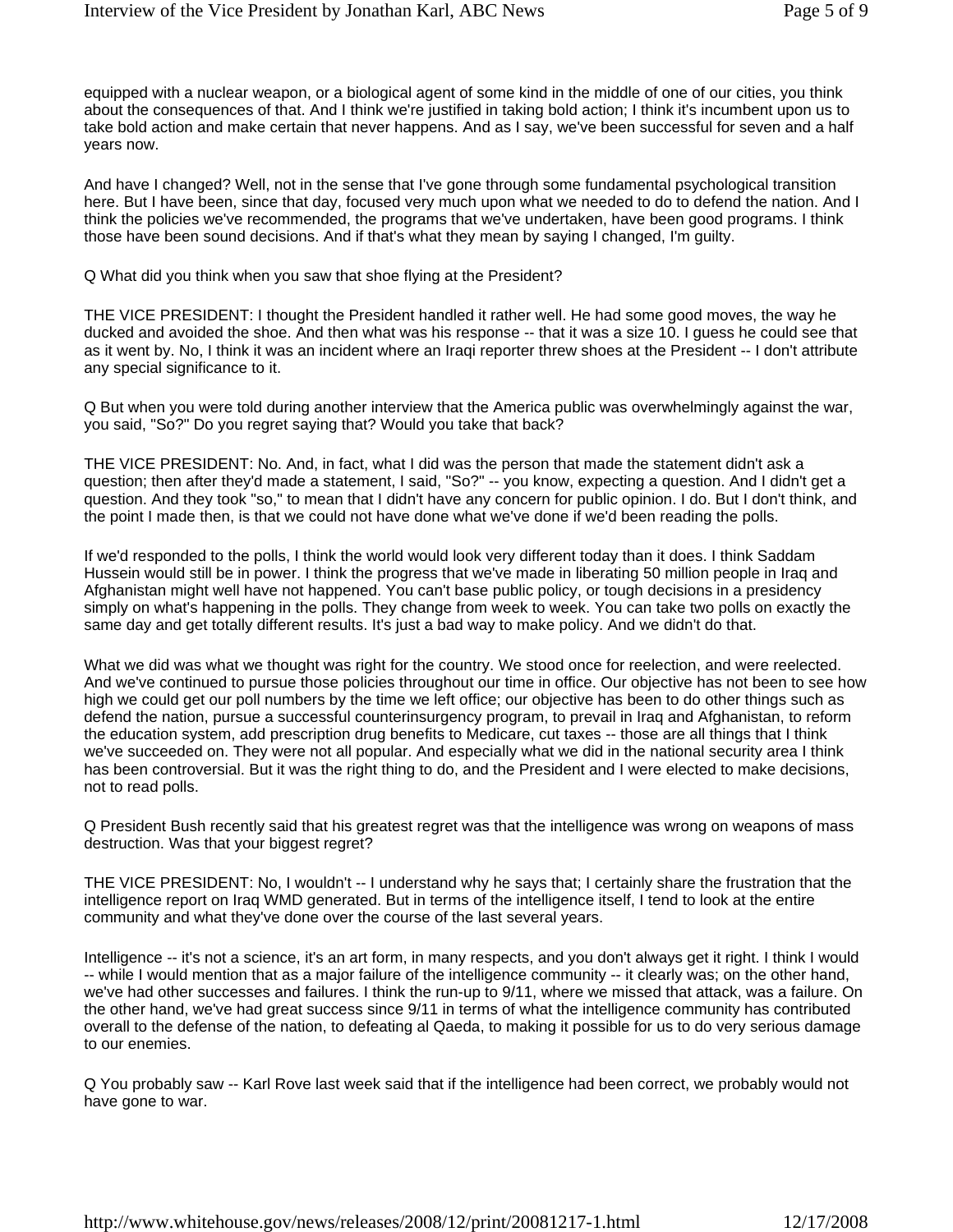THE VICE PRESIDENT: I disagree with that. I think the -- as I look at the intelligence with respect to Iraq, what they got wrong was that there weren't any stockpiles. What we found in the after-action reports after the intelligence report was done and then various special groups went and looked at the intelligence and what its validity was, what they found was that Saddam Hussein still had the capability to produce weapons of mass destruction. He had the technology, he had the people, he had the basic feedstocks. They also found that he had every intention of resuming production once the international sanctions were lifted. He had a long reputation and record of having started two wars, of having brutalized and killed hundreds of thousands of people, some of them with weapons of mass destruction, in his own country. He had violated 16 National Security Council resolutions. He had an established relationship as a terror-sponsoring state, according to the State Department. He was making \$25,000 payments to the families of suicide bombers.

This was a bad actor. And the country is better off, the world is better off with Saddam gone. And I think we made the right decision, in spite of the fact that the original NIE was off in some of its major judgments.

Q So your 30-some -- how many more days do you have left?

THE VICE PRESIDENT: Thirty-five.

Q Thirty-five more days left? Who's counting? What advice do you have to Joe Biden coming into this role? You've already seen that Harry Reid has said that Biden will not be invited into the policy lunches up at the Senate. Biden has already signaled that he's going to be scaling back some of this office, what you've done to this office. What's your advice to Biden?

THE VICE PRESIDENT: Well, the most important element in deciding what kind of vice presidency any administration is going to have is what the President wants to have done. He's the boss. He's the one who's got to decide what kind of authority he wants to entrust to his Vice President, how he fits with the other folks in the administration, what kinds of policies he wants him involved in. And it's really unique for each administration.

I've had one meeting with Joe Biden since he won the election. He and his wife came by the house and we were able to show them the official residence and had a pleasant chat. We didn't get into policy in any major way. But Joe Biden is an experienced senator. He's been around a long time. He knows a lot. Whatever contribution he's allowed to make to the Obama administration is really up to President Obama. He'll decide what his role is going to be.

Q What are you going to miss most about this job?

THE VICE PRESIDENT: Well, I'm looking forward to return to private life. This is the fourth time I've transitioned out of government to the private sector. But I'll also miss it. It's really been just a tremendous -- tremendously remarkable experience. I think the people that I've been pleased to work with, including some of my colleagues in the administration, especially the men and women of our Armed Forces and the intelligence community who have done so much to keep us safe over this period of time. It's been 40 years since I came to Washington to stay 12 months. And I think it's about time I went and did something else.

## Q Regrets?

THE VICE PRESIDENT: Oh, not a lot, at this stage. I think I'll have a chance to reflect on that after I get out of here and see whether or not anything immediately comes to mind. I think given the circumstances we've had to deal with, I think we've done pretty well. My experience goes back -- this is the fourth administration I've worked in. Things that were cited as a regret at the time -- Jerry Ford's pardon of Richard Nixon, for example -- 30 years later looked pretty good. So I'm cautious, in terms of making judgments at this point. A lot of other people can do it. I'm not yet out of office, and I'll withhold judgment for a while.

Q The attacks don't seem to bother you, but when they make a political ad out of you in the last week of the campaign, to be seen at one event and, you know, that the approval rating -- I understand your position on the polls, but do those attacks on you get to you? Do they bug you?

THE VICE PRESIDENT: No. If they did I shouldn't take this job. You know, we talked about how Senator Clinton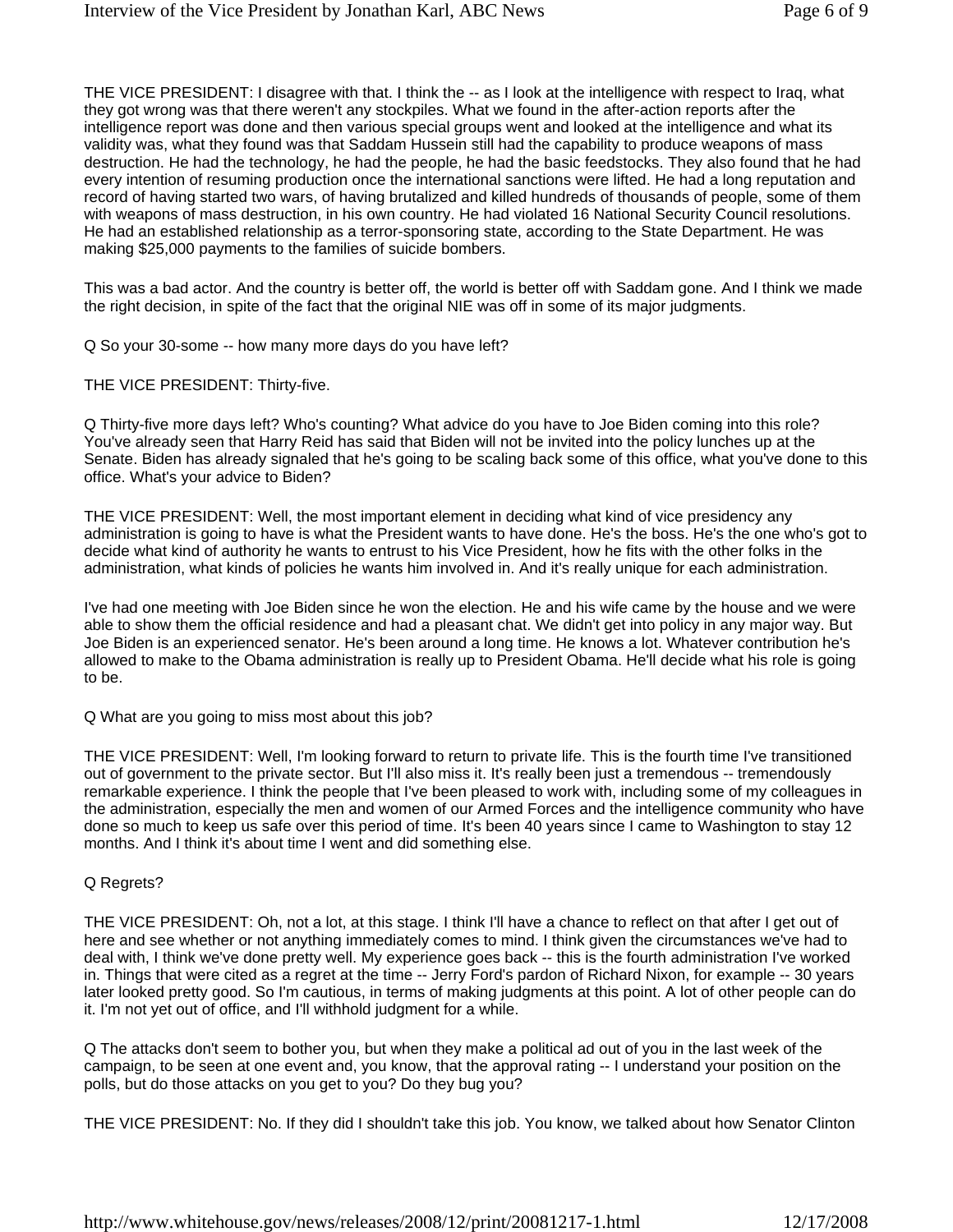referred to me as Darth Vader. And I asked my wife about that, if that didn't bother her, and she said, no, it humanizes you.

So it's -- you've got to have a sense of humor about it, don't take it personally. You've got to have a thick skin, or you shouldn't be in this business. You can turn on the Jay Leno show or David Letterman on any weekday night, and over the course of a week there are likely to be two or three shots fired in my direction. You just -- you really can't worry about it. Most of them are pretty funny.

Q And then finally, what are you going to do next? What's the final act for --

THE VICE PRESIDENT: Well, I don't know yet. I've -- as I say, I've got 35 more days to go here with the President. And then I'll decide after that. I'm not ready to retire yet, but I do get a chance to spend more time with the family. Got some rivers -- got some rivers I want to fish, maybe write a book. I haven't decided yet.

So there will be, hopefully, plenty of years left to engage in those other activities. And my experience has been when you get to one of these major turning points in your life, a major milestone where you leave one activity and have to do something else, on the other side usually are good things. So that's always been my experience.

Q All right, Mr. Vice President, thank you for your time.

THE VICE PRESIDENT: Thank you, Jonathan.

Q Appreciate it.

## # # # #

THE VICE PRESIDENT: There's something I want to show you, if it's still here. This is a shot of Pershing's office, when General Pershing had this right after World War I until 1947. And this desk is the Pershing desk, and it's the desk I had when I was Secretary of Defense. It's now over in the Pentagon, and has been there for years -- a beautiful, huge desk. And Rumsfeld had it, and of course, Bob Gates has got it now.

But I told Rumsfeld at one point, I said, "I want that desk back. It belongs in my office." (Laughter.) And he said, "You can't have it." And he said, "Besides, you can't prove it." So I've got this picture, which proves that it was in here in Pershing's day, but he still wouldn't give it --

Q He still wouldn't give it? Does he know that he no longer outranks you? (Laughter.)

THE VICE PRESIDENT: Well, I don't know. That's a beautiful desk. But this one that replaced it was -- I think Teddy Roosevelt was the one who originally acquired it.

Q When he was Vice President?

THE VICE PRESIDENT: Well, when he was President.

Q When he was President?

THE VICE PRESIDENT: Yes. And it's been used by a number of Presidents. And of course, it's been the desk of the Vice President in the Ceremonial Office here, really -- in one of these drawers -- which one is it? Yes, this is it. It's got the names and signatures of a lot of the Vice Presidents. Here's Harry Truman, George Bush -- and they've got the dates they had it. Truman signed it in 1965, obviously long after he'd been Vice President. Mondale, Dan Quayle. I can't read it -- oh, Rockefeller, Nelson Rockefeller.

Q Well, your signature is not in here yet.

THE VICE PRESIDENT: Mine is not in there yet.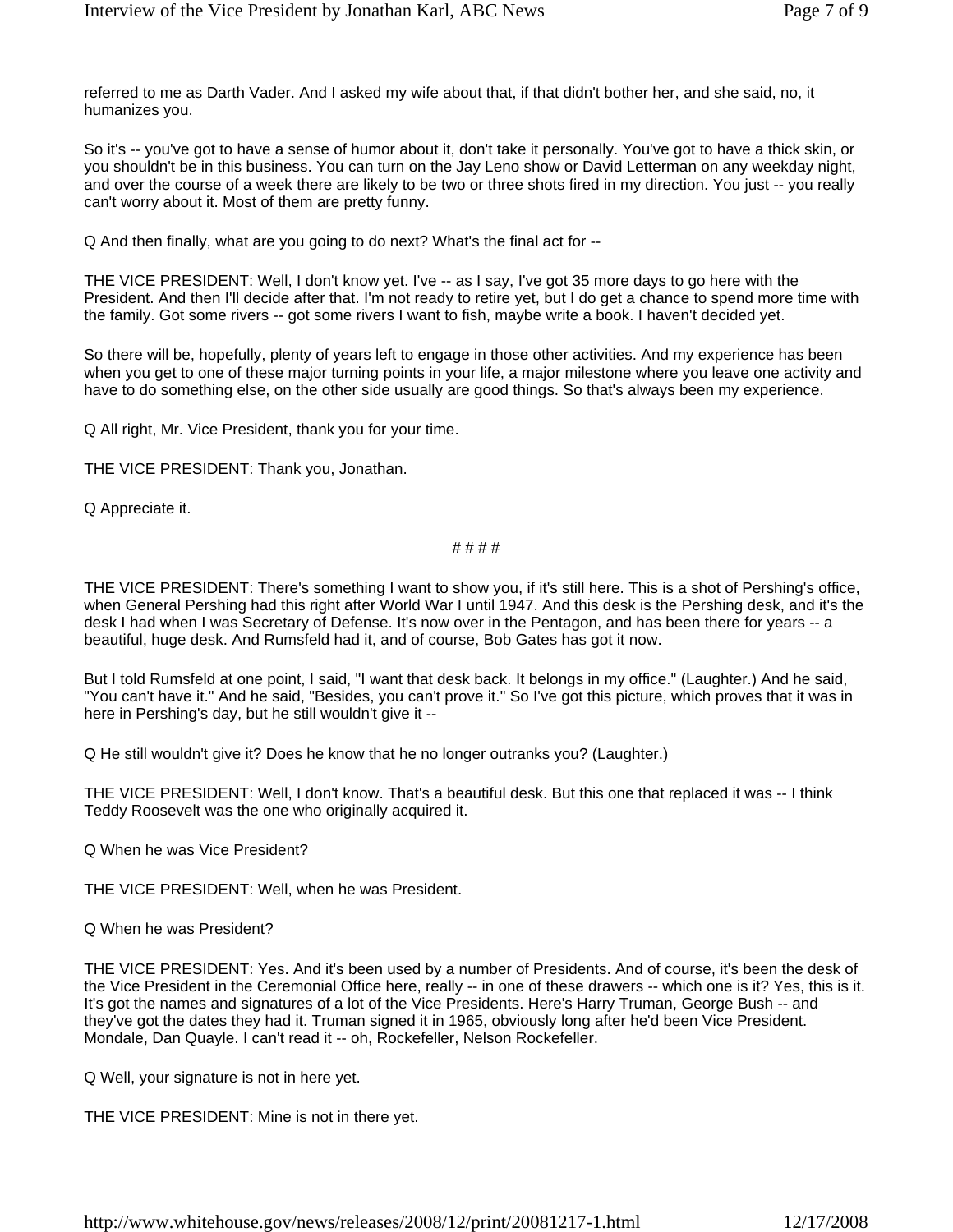Q I've got a pen if you want to do it right now.

THE VICE PRESIDENT: No, I think we're going to have a little ceremony --

Q Oh, okay. I thought we could take the opportunity.

THE VICE PRESIDENT: Well, I actually brought my jack-knife here, I could carve it up. (Laughter.)

Q You won't get in trouble for defacing government property?

THE VICE PRESIDENT: Well, it's got plastic over it -- I think I'm allowed to do just the one -- but it's -- of course, we had a bad fire in here, what, about a year ago. And there was an awful lot of smoke damage. This room didn't burn, but the one next to it did. And they've come back in and done just a tremendous job of restoring it to its original decor -- if you look at wood and the painting in the ceiling, and so forth, this is what it looked like when the building was built back in the late 19th century.

Q Where were you when that fire happened?

THE VICE PRESIDENT: I was across the street in my office --

Q The West Wing?

THE VICE PRESIDENT: In the West Wing, and where I spend most of my time. And all of a sudden, there were fire engines coming up West Exec Avenue, and smoke coming out of the building over here. And I looked out and said, "That's my office." I had no idea. But it was an electric closet back, right next to it, and something shorted out in there and started a fire.

Q But what did you think? You must have thought, oh, my God --

THE VICE PRESIDENT: I was worried about a lot of it -- over here we've got this globe. This is one that was in an early photograph that I'd seen after I got here. And then it disappeared. And I had them do a search to see if they could find it, and they found it in the Library of Congress. And it was all beat up. It had holes poked in it and so forth. And so it's been restored as much as they could restore it. And it's a great old piece, but it belonged here; it was here originally in the office. And so we've been able to bring it back and restore it, too.

Of course, right next door is the -- for a while it was the office of the Secretary of the Navy; next door was the Assistant Secretary of the Navy. And both Teddy Roosevelt and FDR occupied that space when they were Assistant Secretary of the Navy, before they ever became President.

It's a great old building. They're now going through it -- the Secretary of War's office has been completed over on the west side of this building, and in much the same decor as this one. But it's a beautiful space --

Q You're going to miss it, huh?

THE VICE PRESIDENT: Yes, no question about it. I mean, there's some -- I've loved being Vice President and I've loved my time in government -- being Secretary of Defense, or Ford's Chief of Staff. So -- maybe I'll write a book.

Q Yes, I think there could be some --

THE VICE PRESIDENT: There's a few stories there.

Q All right, sir. Well, thanks for being so generous with your time. Appreciate it.

THE VICE PRESIDENT: Good to see you.